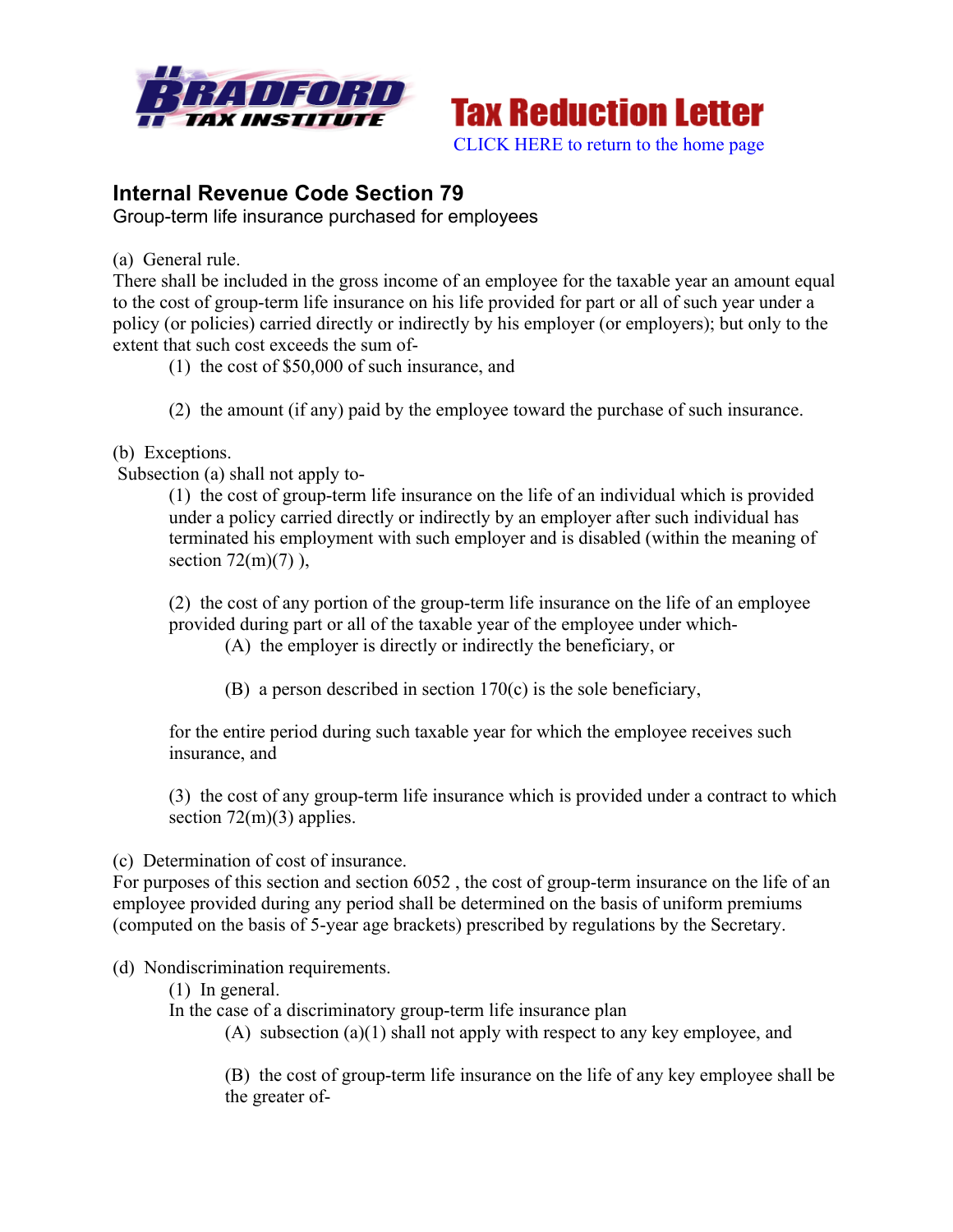- (i) such cost determined without regard to subsection (c) , or
- (ii) such cost determined with regard to subsection (c) .

(2) Discriminatory group-term life insurance plan.

For purposes of this subsection , the term "discriminatory group-term life insurance plan" means any plan of an employer for providing group-term life insurance unless-

(A) the plan does not discriminate in favor of key employees as to eligibility to participate, and

(B) the type and amount of benefits available under the plan do not discriminate in favor of participants who are key employees.

(3) Nondiscriminatory eligibility classification.

(A) In general. A plan does not meet requirements of subparagraph (A) of paragraph (2) unless-

> (i) such plan benefits 70 percent or more of all employees of the employer,

(ii) at least 85 percent of all employees who are participants under the plan are not key employees,

(iii) such plan benefits such employees as qualify under a classification set up by the employer and found by the Secretary not to be discriminatory in favor of key employees, or

(iv) in the case of a plan which is part of a cafeteria plan, the requirements of section 125 are met.

(B) Exclusion of certain employees. For purposes of subparagraph (A) , there may be excluded from consideration-

(i) employees who have not completed 3 years of service;

(ii) part-time or seasonal employees;

(iii) employees not included in the plan who are included in a unit of employees covered by an agreement between employee representatives and one or more employers which the Secretary finds to be a collective bargaining agreement, if the benefits provided under the plan were the subject of good faith bargaining between such employee representatives and such employer or employers; and

(iv) employees who are nonresident aliens and who receive no earned income (within the meaning of section  $911(d)(2)$ ) from the employer which constitutes income from sources within the United States (within the meaning of section  $861(a)(3)$ ).

(4) Nondiscriminatory benefits.